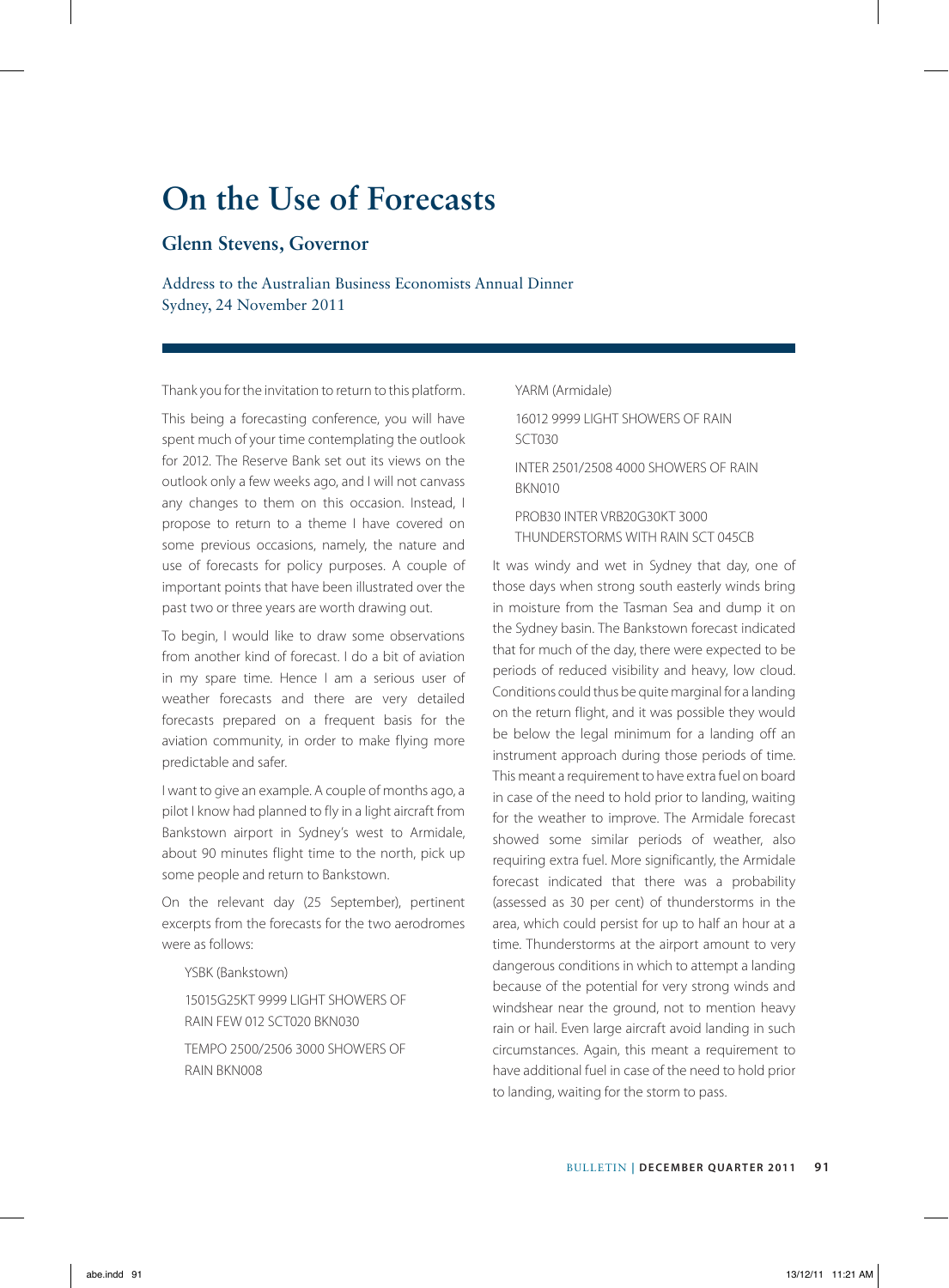### ON THE USE OF FORECASTS

Apart from that, the general conditions between the two airports were forecast to include isolated thunderstorms, rain and areas of low cloud, all produced by the south-easterly airstream operating across much of New South Wales. The route goes more or less along the Great Divide, which means that terrain effects on weather conditions are an issue to keep in mind.

These conditions did not necessarily preclude the flight, which could have been legally commenced, provided the requisite additional fuel was carried. It is very likely that it could have been safely completed. For professional pilots, who fly every day in a multi person crew environment in high performance aircraft, dealing with these conditions would be seen as reasonably routine, if a bit tedious. The main question was whether it was prudent for an amateur single pilot flying a light aircraft to conduct the flight on this occasion. It was observable that at the intended time of departure from Bankstown, conditions there were at least as bad as forecast, while a phone call from Armidale indicated that there were in fact storms present at that time. It did not look like a day on which the forecasters had been too pessimistic. The pilot in question decided to stay on the ground.

The point of this little diversion into aviation is to make a few observations about the nature and use of forecasts, which I think have some relevance in the economic sphere.

The first is that the weather forecasters had understood what I would call the 'big forces'. In this case, there was a high pressure system over Tasmania, and a low pressure system off the north east coast of New South Wales. This combination fed very moist air over the south east of the continent, resulting in cloud and rain.

In fact, meteorologists know a lot about how weather works. They have pretty long time series of observations and increasingly frequent realtime observations of conditions. They have highly developed models. The combination of real-time data, understanding of how the dynamics of weather occur and their experience, enabled the forecasters to get the big picture right, and give a very useful forecast for those planning on venturing into the skies that day.

The second point of note is that some elements of the forecast were probabilistic in nature. This was explicit in the use of the term 'PROB30'. Weather forecasters know they are dealing with a very complex, non-linear system, and are careful to present their forecasts accordingly. They are able to observe the unstable atmospheric conditions that are conducive to storms – mainly heat and moisture, with a role played by terrain as well. They cannot say for sure that there will be storms over a particular location, but they know enough about likely conditions in an area to assess a probability. On the day in question, there would almost certainly have been some storms to avoid somewhere along the route.

The third observation is that forecasts are used in particular ways. In aviation, lives can depend on the way a forecast is used. Professional pilots in large, well-equipped aircraft that fly above most of the weather still carefully study forecasts and make the requisite amendments to their plans. They carry additional fuel, have a plan B for an alternative airport and so on as needed, in response to the forecast conditions. Many of us have had the experience of fog-induced delays in Canberra in winter, for example, where the runway is not fully visible at the legal minimum on approach and so the aircraft cannot land and must go somewhere else. International flights into Sydney very occasionally end up in Brisbane or Melbourne because of fog, having been required by the forecast to carry the necessary additional fuel. They may have carried it all the way across the Pacific, at non-trivial cost.

Despite the criticism aimed at weather forecasters, the forecasts I have seen in use for aviation are generally pretty good. And the saying that economic forecasters are there to make weather forecasters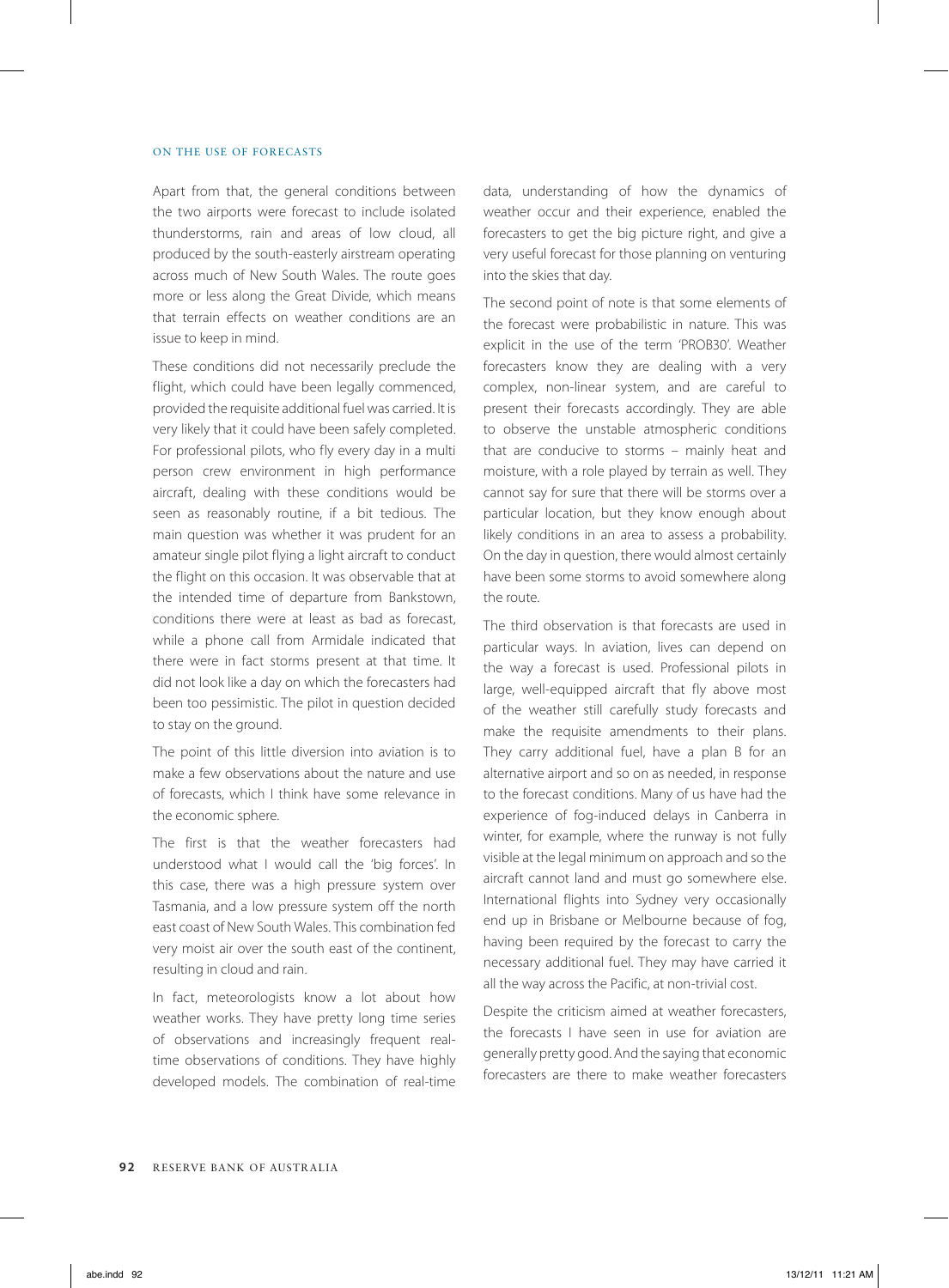look good has something going for it. Of course one big difference in economics is that some decisions based on forecasts may alter the outcomes – as in the case of economic policy decisions, or spending decisions by businesses and households – whereas our response to a weather forecast will not actually alter the weather. That factor makes economic forecasting more difficult than weather forecasting. Still, some aspects of the process of weather forecasting are valuable in the economic sphere.

One is that the most useful economic forecasts, like weather forecasts, are those that are based on a good sense of the 'big forces', as well as on an understanding of the dynamics of how economies typically behave. In addition, we should admit that economic forecasts have a margin of error – they are a point in a distribution of possible outcomes.

On the latter point, often much is made about small changes to forecasts, or small differences in two forecasters' numbers. But when consideration is given to the real margin for error around central forecasts, such differences are often, for practical purposes, insignificant. For example, in the case of a year-ended forecast for growth of real GDP four quarters ahead, experience over the past couple of decades is that the probability of a point forecast being accurate to within half a percentage point is about one in five. For year average forecasts the accuracy is better, but still the margins for error are non trivial. So any point forecast will very likely not be right. The likelihood of some outcome other than the central forecast is actually quite high. When comparing forecasts, if we are not talking about differences of at least half a percentage point, the argument is not worth having.

In any event, the question is not really whether the forecasts will turn out to be exactly right. The question is whether they form a reasonable basis for sensible analysis or decisions at the time. When the forecast turns out to be not exactly correct, as is very likely, that is actually not much of a basis on which to criticise the decision-makers who used the forecast (or, for that matter, the forecaster).

For monetary policy operating a medium-term inflation target, we are naturally interested in our ability to forecast inflation. Experience over the inflation targeting era (since 1993) suggests that the probability of the CPI outcome being within half a percentage point of the central forecast is roughly two in five at either a one-year or a two-year horizon. For underlying inflation, the probability of the forecast being within half a percentage point is about two in three at one year and just over one in two at two years. The smaller forecasting errors for underlying inflation reflect the inherently more stable properties of the underlying measure, which of course is by design.

Hence, if the central forecast for CPI inflation at a two year horizon was 2½ per cent, the chances of the outcome being between 2 and 3 per cent, based on this historical experience, would be about two in five. The chances of being between 1½ and 3½ per cent would be three in five. I note in passing that, if this is a reasonable description of forecast accuracy, it suggests that the configuration of the inflation target is a pretty good one (though I hasten to add that, when it was first set out, we did not really have a great deal of confidence in the accuracy of inflation forecasts).

It would, in my judgement, be vastly preferable for discussions of forecasts to be couched in more probabilistic language than tends to be the case in practice, and for there to be more explicit recognition that the particular numbers quoted are conditional on various assumptions. Careful observers will have noted that the latest forecasts published by the Bank actually have a range for growth and inflation at the horizon. Moreover, there is more extensive discussion these days of the ways in which things could turn out differently from the central forecast. This goes at least some way to recognising the inherent uncertainties in the forecasting process, and is also important in relating the forecast to the policy decision.

Taking account of the accuracy statistics I have quoted above, we can characterise the RBA's latest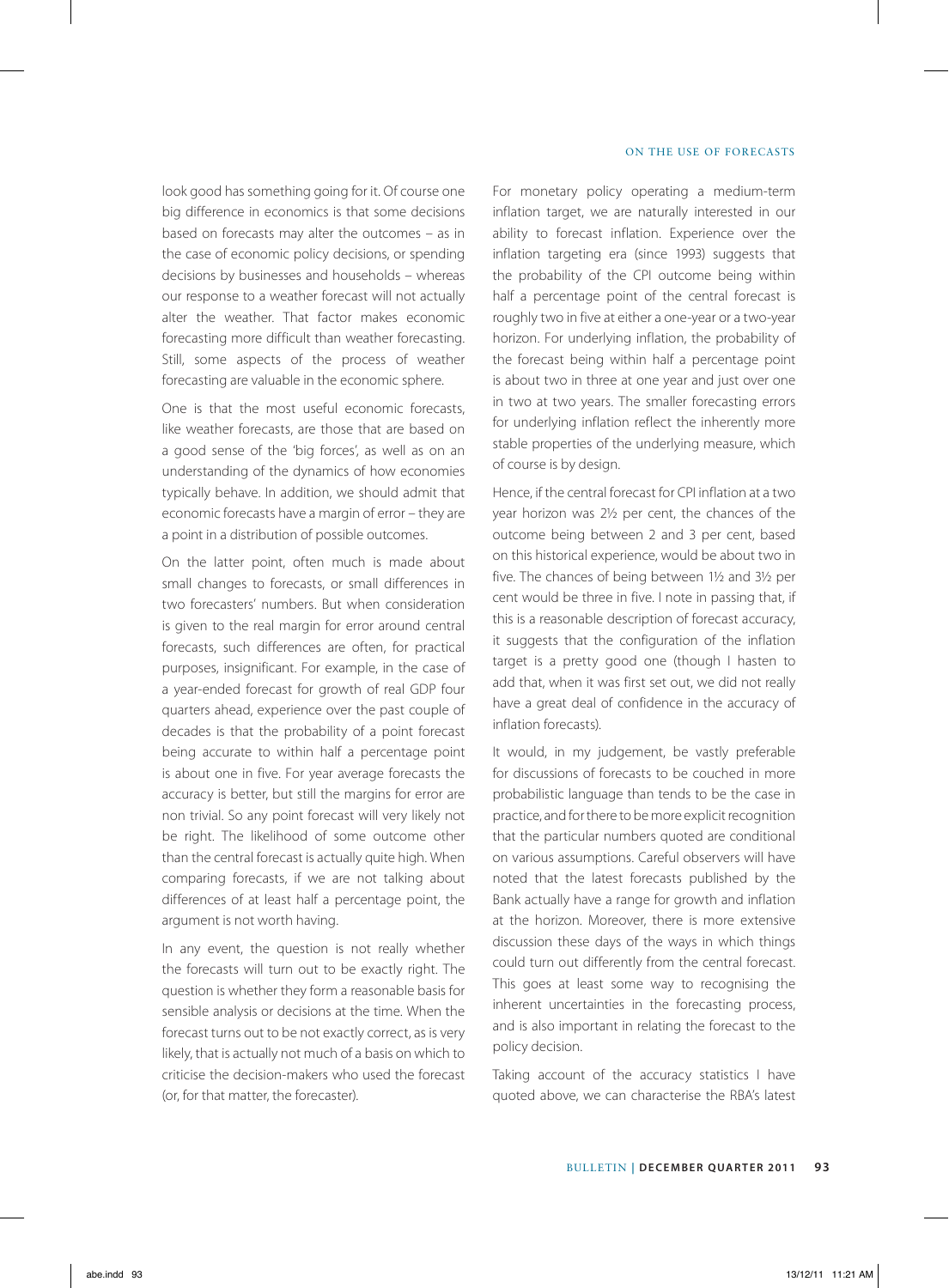#### ON THE USE OF FORECASTS

published outlook as suggesting that, absent large shocks to oil prices or the Australian dollar, or further extreme weather events, or the world economy taking a serious turn for the worse (say, because of events in Europe), Australia's inflation rate in 2012 has a pretty good chance of being between 2 and 3 per cent. The chances of a similar outcome in 2013 are also reasonable, though with slightly greater probability that inflation would end up above 3 per cent in that year than seems the case for 2012. That is, the point forecast is a little higher in the second year. Even so, a margin of uncertainty is inevitable. A big change in any of the variables subject to assumptions would quite easily push outcomes away, and maybe a long way away, from the forecast.

This degree of uncertainty can of course be quite disconcerting. It is only natural to desire certainty. Everyone wants to know what will happen. We all want to believe that someone, somewhere, does know and can tell us what to expect. But the truth is that the best we can do when talking about the future is to speak about likelihoods and possible alternative outcomes.

This is not a counsel of despair. It is not as though we can say absolutely nothing about likely performance. We know something about average rates of growth through time, and we know something about the long-run forces that work to produce them (productivity and population growth). We know that there have been, and will be again, periods of recession and recovery, though our ability to forecast the timing of those episodes is limited. We know from experience some things about the nature of inflation, including its characteristic persistence, and the things that can push it up or down. We know some of the 'big forces' at work on the global and local outlooks – a once in a century terms of trade event, for example, and a once in a century deleveraging event in major countries. We know that our country is exposed to both forces – the expansionary effects of the rise in the terms of trade, and the dampening effects of a mild degree of deleveraging in our household sector (and indirect

effects of the more intense deleveraging in some other countries). We also know that the terms of trade change is a large shift in relative prices, which will bring about changes to economic structure.

So there is a good deal we can say about the things that are relevant to our future, and economists' understanding about these forces will be helpful in making sense of what occurs over time. We simply have to recognise the limits on our capacity to predict their net impact with any precision.

This in turn has implications for the way policymakers use numerical forecasts. In the case of monetary policy, forming a forecast is unavoidably part of the process, simply because the evidence suggests that monetary policy changes take time to have their full effect. So we have to use forecasts – but not unquestioningly. We have to form a view about the big forces at work, but also operate with due recognition of the limitations of numerical forecasts. The extent to which policy should respond to forecasts will therefore always have some element of judgement.

The conduct of policy over the past few years has exhibited these features. The Bank's assessment of the very broad major forces at work has been central. Policy was tight in a period in which the economy was very fully employed, confidence was high, the terms of trade were rising and inflation was picking up. The very large and rapid easing of monetary policy late in 2008 and early 2009 was a response to a major change in the outlook, which occurred because the 'big forces' changed direction very quickly, due to the financial events at that time. Among other things, this saw strong growth in Asia go into sharp retreat, appetite for risk and willingness to lend sharply curtailed and confidence slump. The changes to monetary policy beginning in the latter months of 2009, designed to restore 'normal settings', occurred when it had become clear that the risk of a major economic contraction in Australia had passed. In fact, the 'big forces' in the expansionary direction had reasserted themselves, after an unexpectedly short absence: resurgent